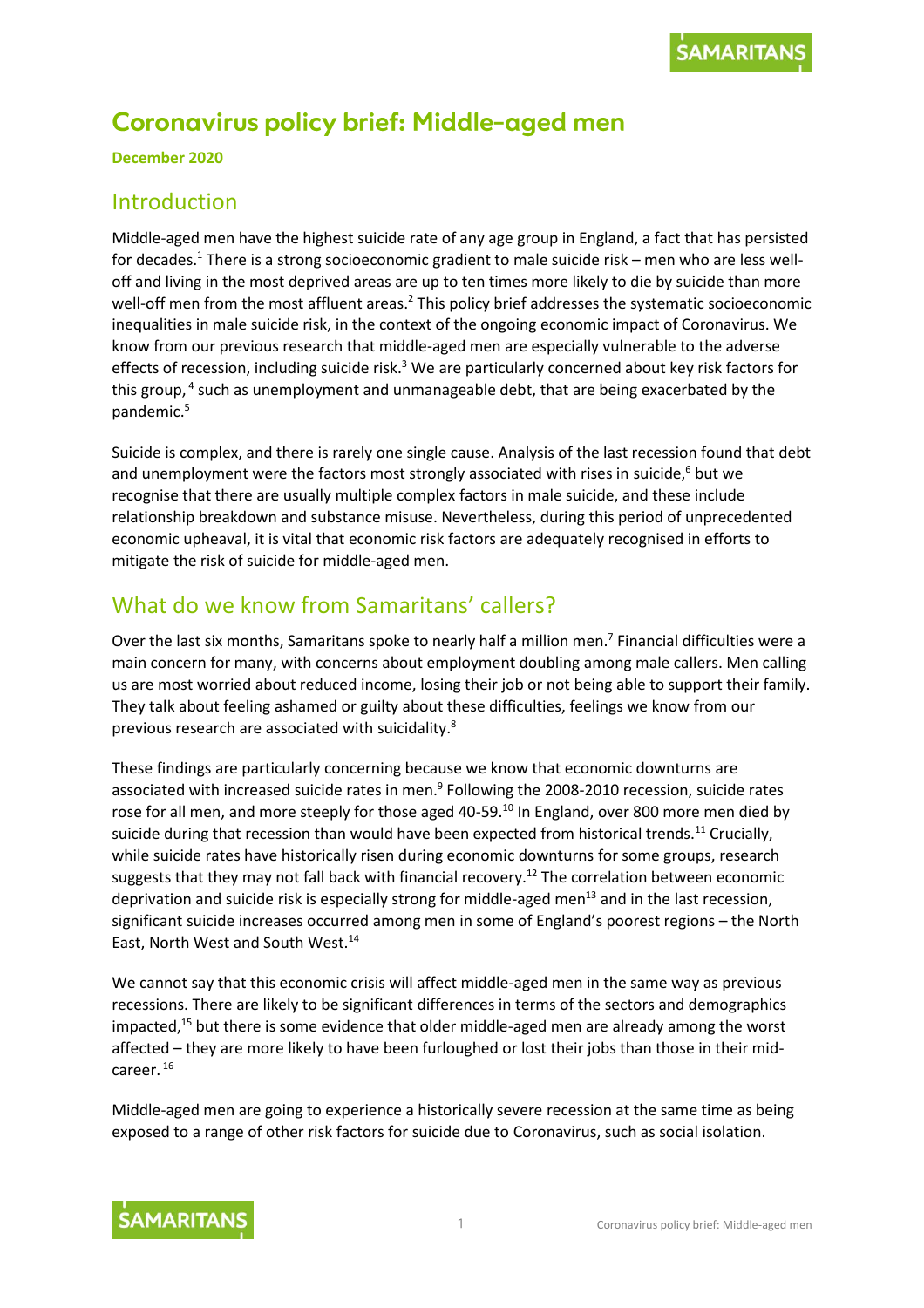

Urgent action is needed now to prevent this confluence of risk factors leading to a rise in suicide rates among this group.

#### **Unemployment**

Research suggests that there is a strong relationship between unemployment and suicide in men. A study of suicides during the last recession found a rise in suicide rates among men connected to unemployment, with every 10 per cent increase in unemployment among men associated with a 1.4 per cent increase in male suicides.<sup>17</sup> The reasons for this relationship are complex, but we know from speaking to middle-aged men as part of our report, *[Out of Sight, Out of Mind](https://media.samaritans.org/documents/Lived_experience_report_FINAL.pdf)*, that employment can provide a social network, routine, and sense of purpose.<sup>18</sup> Becoming unemployed can leave men disconnected and unsure of what to do with their time, creating or exacerbating risk factors for suicide such as social isolation, rumination, or substance misuse.<sup>19</sup>

At the height of the last recession, unemployment reached 8.4 per cent, with 2.7 million people looking for work.<sup>20</sup> The Chancellor expects unemployment to rise to similar levels during Coronavirus,<sup>21</sup> and some forecasts suggest that job losses could be significantly higher.<sup>22</sup> There is uncertainty around these predictions, and the steps already taken by the Government to protect jobs may mitigate the worst impacts for many people. Nevertheless, the number of payroll employees has fallen by 782,000 since the pandemic began and unemployment has risen more steeply for men than women, driven by job losses among the self-employed.<sup>23</sup>

It is crucial that the Government consider how to weaken the link between socioeconomic deprivation, unemployment, and suicide in middle-aged men, and ensure that those at risk of redundancy as well as those who experience job loss receive effective support.

#### **Unmanageable debt**

Middle-aged men are particularly vulnerable to the adverse effects of recession, including suicide risk, and one factor of this is unmanageable debt.<sup>24</sup> Those in debt are twice as likely to consider suicide.<sup>25</sup> The relationship between debt and mental health involves multiple interacting features, such as debt, depression, substance misuse, and suicidal behaviour. <sup>26</sup> Our research, *[Dying from](https://media.samaritans.org/documents/Samaritans_Dying_from_inequality_report_-_summary.pdf)  [Inequality,](https://media.samaritans.org/documents/Samaritans_Dying_from_inequality_report_-_summary.pdf)* found that the experience of unmanageable debt, especially when debt spirals and leads to bankruptcy or losing one's home, can not only feel stressful but humiliating, and this contributes to increased risk of suicidal behaviour.<sup>27</sup>

Many people are entering the current crisis already in a worse position than previous recessions, with over three million experiencing severe problem debt in late 2019.<sup>28</sup> Estimates suggest that, even early in lockdown, people with problem debt had amassed around £1,000 in further debt and another £1,000 in arrears.<sup>29</sup> The Government introduced far-reaching payment breaks to support household finances at the beginning of the pandemic, but six million adults still fell behind on their bills, with rent and council tax most likely to be in arrears.<sup>30</sup>

Unmanageable debt can lead to other risk factors for suicide, such as housing insecurity. There is a particular link between eviction and suicide with one study finding that individuals who receive an eviction notice are four times more likely to die by suicide, even when controlling for other factors like mental health or substance misuse.<sup>31</sup> The process leading up to eviction plays an important role in this relationship, with most eviction-related suicides occurring before the loss of the home itself.<sup>32</sup> Coronavirus could create widespread housing insecurity, with 2.6 million people having missed or expecting to miss rent payments during the pandemic.<sup>33</sup> During the first national lockdown, the

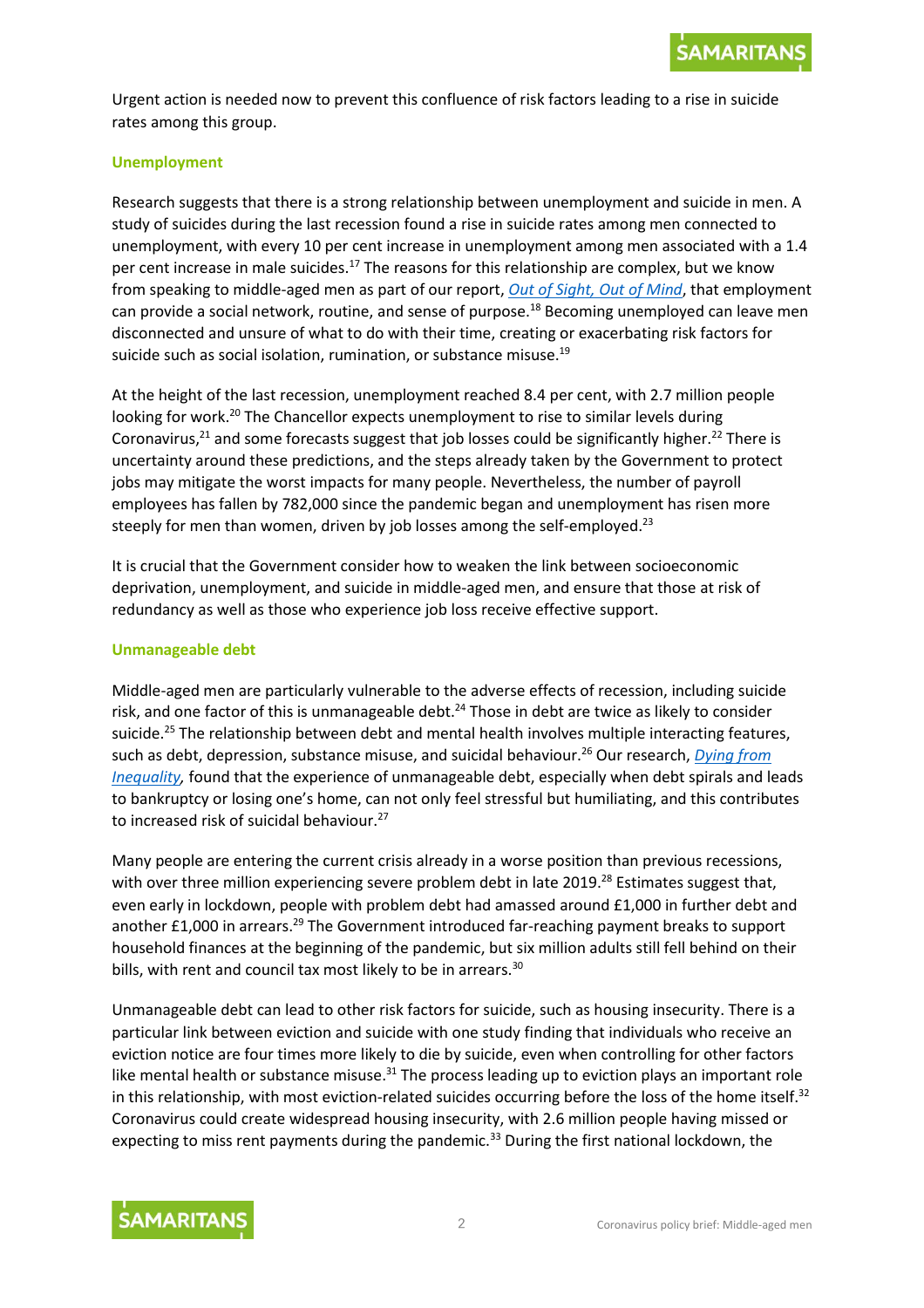Government mitigated this risk by banning possession proceedings and bailiff visits.<sup>34</sup> Pursuing possession claims in the courts has since restarted, and while the Government has advised that bailiffs should not be used to evict people, this is not legally binding.<sup>35</sup> With the possibility that thousands of people could lose their homes, attention is needed to address the possible impacts of widespread housing loss and insecurity, particularly among the highest-risk groups for suicide during recession such as middle-aged men.

Not everyone who falls into unmanageable debt during the pandemic will experience increased suicide risk. This relationship is complex, dependent upon the source and reasons for debt, and impacted by longer term factors like pre-existing mental health conditions or persistent inequality<sup>36</sup> as well as short term triggers like threatening debt collection letters or bailiff visits. <sup>37</sup> Many will be able to access payment breaks and other measures to avoid spiraling debts or housing insecurity. However, the Government must do more to alleviate short-term pressures on household finances, support people who are experiencing unmanageable debt, and adequately address the existing relationship between recession and suicide in middle-aged men.

## Recommendations

- The Government's Restart scheme will help people affected by unemployment, and we want to see ringfenced spending within the £2.9 billion budget to ensure that middle-aged men are supported into fulfilling and sustainable work, based on what we know about the connection between unemployment and suicide for this group.
- Workplaces should have a suicide prevention plan in place and provide effective psychological support to employees. Existing toolkits can aid the creation of strategies to identify and support employees who are experiencing distress. $38$
- Part of the £1.4 billion pledged in the Spending Review to increase capacity in Jobcentre Plus should include specialist training for staff who are likely to have contact with unemployed men to recognise and respond to individuals who are in distress and may be suicidal.
- The Government should reinstate the same prohibitions on evictions and bailiffs as the first national lockdown during any future lockdown and extend them for local areas experiencing the highest tiered restrictions.
- Two thirds of people who take their own life are not in touch with mental health services before they die, and the majority of this group are men.<sup>39</sup> Any post-Coronavirus mental health renewal plan must consider how to reach these men who are struggling without the support of services. This plan must involve all government departments and contain interventions that directly tackle issues linked to poverty such as unemployment, substance misuse and addiction. The Government should also embed suicide prevention in all areas of policy, for example in housing and welfare, to tackle inequalities.

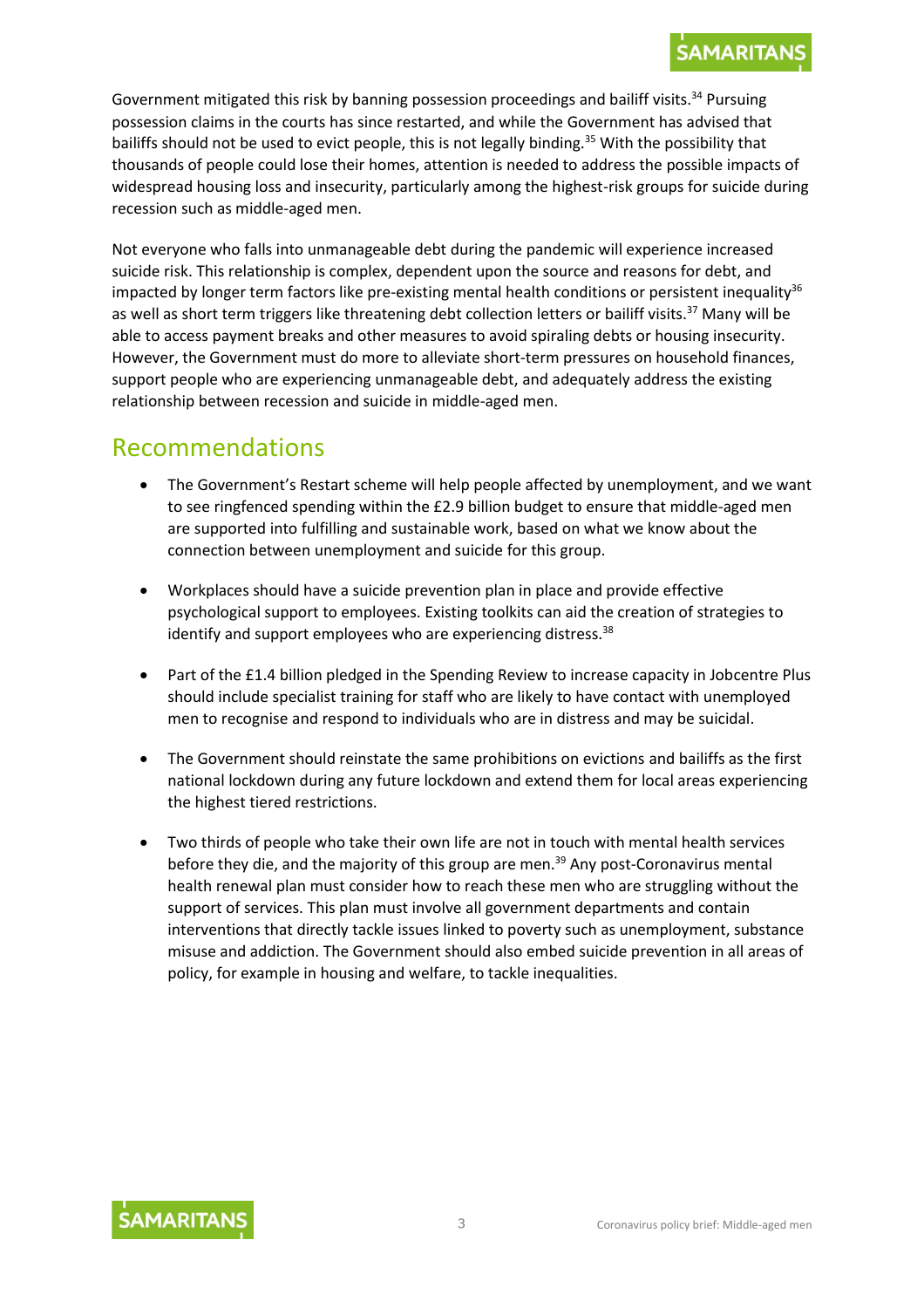# References

<sup>1</sup> Office for National Statistics. (2020). *[Suicides in England and Wales: 2019 registrations](https://www.ons.gov.uk/peoplepopulationandcommunity/birthsdeathsandmarriages/deaths/bulletins/suicidesintheunitedkingdom/2019registrations)*.

2 Samaritans. (2020*)[. Out of sight, out of mind: Why less-well off, middle-](https://media.samaritans.org/documents/Lived_experience_report_FINAL.pdf)aged men don't get the support they [need](https://media.samaritans.org/documents/Lived_experience_report_FINAL.pdf)*.

3 Samaritans. (2017). *[Dying from inequality: socioeconomic disadvantage and suicidal behaviour.](https://media.samaritans.org/documents/Samaritans_Dying_from_inequality_report_-_summary.pdf)*

<sup>4</sup> Haw, C. et al. (2014). '[Economic recession and suicidal behaviour: Possible mechanisms and ameliorating](https://pubmed.ncbi.nlm.nih.gov/24903684/)  [factors](https://pubmed.ncbi.nlm.nih.gov/24903684/)', International Journal of Social Psychiatry, 61(1), 73-81; Clements, C. et al. (2019). 'Self-harm in midlife: [analysis using data from the Multicentre Study of Self-harm in England](https://www.cambridge.org/core/journals/the-british-journal-of-psychiatry/article/selfharm-in-midlife-analysis-using-data-from-the-multicentre-study-of-selfharm-in-england/80EA645F0569202A17EDE0E6B03B83BE)', *British Journal of Psychiatry*, 215(4), 600-607.

<sup>5</sup> Office for Budget Responsibility. (2020). *[Covid-19](https://obr.uk/coronavirus-analysis/) Analysis*; StepChange. (2020). *Covid-19 [and personal debt: a](https://www.stepchange.org/Portals/0/assets/pdf/coronavirus-policy-briefing-stepchange.pdf)  [financial recovery strategy for households.](https://www.stepchange.org/Portals/0/assets/pdf/coronavirus-policy-briefing-stepchange.pdf)*

<sup>6</sup> Coope, C. *et al.* (2015). 'Characteristics of people dying by suicide after job loss, financial difficulties and other economic stressors during a period of recession (2010–2011): A review of coroners׳ records', *Journal of Affective Disorders,* 183, 98-105.

7 Samaritans. (2020). *[Coronavirus and middle-aged men](https://www.samaritans.org/about-samaritans/research-policy/understanding-our-callers-during-covid-19-pandemic/coronavirus-and-middle-aged-men/)*.

8 Samaritans. (2012). *[Men, suicide and society: Why disadvantaged men in mid-life die by suicide](https://media.samaritans.org/documents/Samaritans_MenSuicideSociety_ResearchReport2012.pdf)*.

<sup>9</sup> Oyesanya, M. et al. (2015). '[Systematic review of suicide in economic recession](https://www.ncbi.nlm.nih.gov/pmc/articles/PMC4473496/)', *World Journal of Psychiatry*, 5(2), 243-54.

<sup>10</sup> Samaritans. (2020*). [Out of sight, out of mind: Why less-well off, middle-](https://media.samaritans.org/documents/Lived_experience_report_FINAL.pdf)aged men don't get the support they [need](https://media.samaritans.org/documents/Lived_experience_report_FINAL.pdf)*.

<sup>11</sup> Barr, B. et al. (2012). 'Suicides associated with the 2008-10 economic recession in England: time trend [analysis](https://www.bmj.com/content/345/bmj.e5142)', *BMJ*, 342(7873), 1-7.

<sup>12</sup> Gunnell, D. et al. (1999). '[Suicide and unemployment in young people: Analysis](https://doi.org/10.1192/bjp.175.3.263) of trends in England and [Wales, 1921](https://doi.org/10.1192/bjp.175.3.263)–1995', *British Journal of Psychiatry*, 175, 263–270.

<sup>13</sup> Samaritans. (2020*). [Out of sight, out of mind: Why less-well off, middle-a](https://media.samaritans.org/documents/Lived_experience_report_FINAL.pdf)ged men don't get the support they [need](https://media.samaritans.org/documents/Lived_experience_report_FINAL.pdf)*.

<sup>14</sup> Saurina C. (2013). '[A conditional model for estimating the increase in suicides associated with the 2008-2010](https://www.jstor.org/stable/43281615?seq=1)  [economic recession in England](https://www.jstor.org/stable/43281615?seq=1)', *Journal of Epidemiology and Community Health*, 67(9), 779-787.

<sup>15</sup> World Bank Group. (2020). *June 2020: Global [Economic Prospects](https://www.worldbank.org/en/news/press-release/2020/06/08/covid-19-to-plunge-global-economy-into-worst-recession-since-world-war-ii)*.

<sup>16</sup> Centre for Ageing Better. (2020). *[A mid-life employment crisis: How COVID-19 will affect the](https://www.ageing-better.org.uk/sites/default/files/2020-08/Tackling-worklessness-among-over-50s-after-covid-report.pdf) job prospects of [older workers](https://www.ageing-better.org.uk/sites/default/files/2020-08/Tackling-worklessness-among-over-50s-after-covid-report.pdf)*.

17 Barr, B. et al. (2012). 'Suicides associated with the 2008-10 economic recession in England: time trend [analysis](https://www.bmj.com/content/345/bmj.e5142)', *BMJ*, 342(7873), 1-7.

<sup>18</sup> Samaritans. (2020*). [Out of sight, out of mind: Why less-well off, middle-](https://media.samaritans.org/documents/Lived_experience_report_FINAL.pdf)aged men don't get the support they [need](https://media.samaritans.org/documents/Lived_experience_report_FINAL.pdf)*.

<sup>19</sup> Samaritans. (2020*). [Out of sight, out of mind: Why less-well off, middle-](https://media.samaritans.org/documents/Lived_experience_report_FINAL.pdf)aged men don't get the support they [need](https://media.samaritans.org/documents/Lived_experience_report_FINAL.pdf)*.

<sup>20</sup> Office for National Statistics. (2018). *[The 2008 recession 10 years on](https://www.ons.gov.uk/economy/grossdomesticproductgdp/articles/the2008recession10yearson/2018-04-30)*.

<sup>21</sup> House of Commons. (2020). *[November 25 Debate](https://hansard.parliament.uk/commons/2020-11-25/debates/6437F778-628F-48A1-ADF3-C06BA1C09EBA/SpendingReview2020AndOBRForecast) (vol 684, col 827)*.

<sup>22</sup> Office for Budget Responsibility. (2020). *[Covid-19](https://obr.uk/coronavirus-analysis/) Analysis*; Bank of England. (2020). *[Monetary Policy Report:](https://www.bankofengland.co.uk/monetary-policy-report/2020/november-2020)  [November 2020](https://www.bankofengland.co.uk/monetary-policy-report/2020/november-2020)*.

<sup>23</sup> Office for National Statistics. (2020). *[Labour market overview, UK: November 2020](https://www.ons.gov.uk/employmentandlabourmarket/peopleinwork/employmentandemployeetypes/bulletins/uklabourmarket/november2020)*; Resolution Foundation. (2020). *[Largest rise in unemployment in over decade as men lose their jobs and women fall out of the jobs](https://www.resolutionfoundation.org/press-releases/largest-rise-in-unemployment-in-over-decade-as-men-lose-their-jobs-and-women-fall-out-of-the-jobs-market-altogether/)  [market altogether](https://www.resolutionfoundation.org/press-releases/largest-rise-in-unemployment-in-over-decade-as-men-lose-their-jobs-and-women-fall-out-of-the-jobs-market-altogether/)* [Blog].

<sup>24</sup> Samaritans. (2017). *[Dying from inequality: socioeconomic disadvantage and suicidal behaviour](Samaritans.%20(2017).%20Dying%20from%20inequality:%20socioeconomic%20disadvantage%20and%20suicidal%20behaviour.)*.

<sup>25</sup> Meltzer, H. *et al.* (2011). '[Personal debt and suicidal ideation](https://pubmed.ncbi.nlm.nih.gov/20550757/)', *Psychological Medicine*, 41(4), 771-8.

<sup>26</sup> Richardson, T. *et al.* (2013). '[The relationship between personal unsecured debt and mental and physical](https://pubmed.ncbi.nlm.nih.gov/24121465/)  [health: a systematic review and meta-](https://pubmed.ncbi.nlm.nih.gov/24121465/)analysis', *Clinical Psychology Review*, 33(8), 1148-62.

<sup>27</sup> Samaritans. (2017). *[Dying from inequality: socioeconomic disadvantage and suicidal behaviour.](https://media.samaritans.org/documents/Samaritans_Dying_from_inequality_report_-_summary.pdf)*

<sup>28</sup> StepChange. (2020). *Covid-19 [and personal debt: a financial recovery strategy for households.](https://www.stepchange.org/Portals/0/assets/pdf/coronavirus-policy-briefing-stepchange.pdf)*

 $29$  Ibid.

<sup>30</sup> Carr, D. (2020). '[Hundreds of millions of pounds of council tax and rent arrears is a long term risk](https://wearecitizensadvice.org.uk/hundreds-of-millions-of-pounds-of-council-tax-and-rent-arrears-is-a-long-term-risk-742dae3df79b)', *Citizens Advice*.